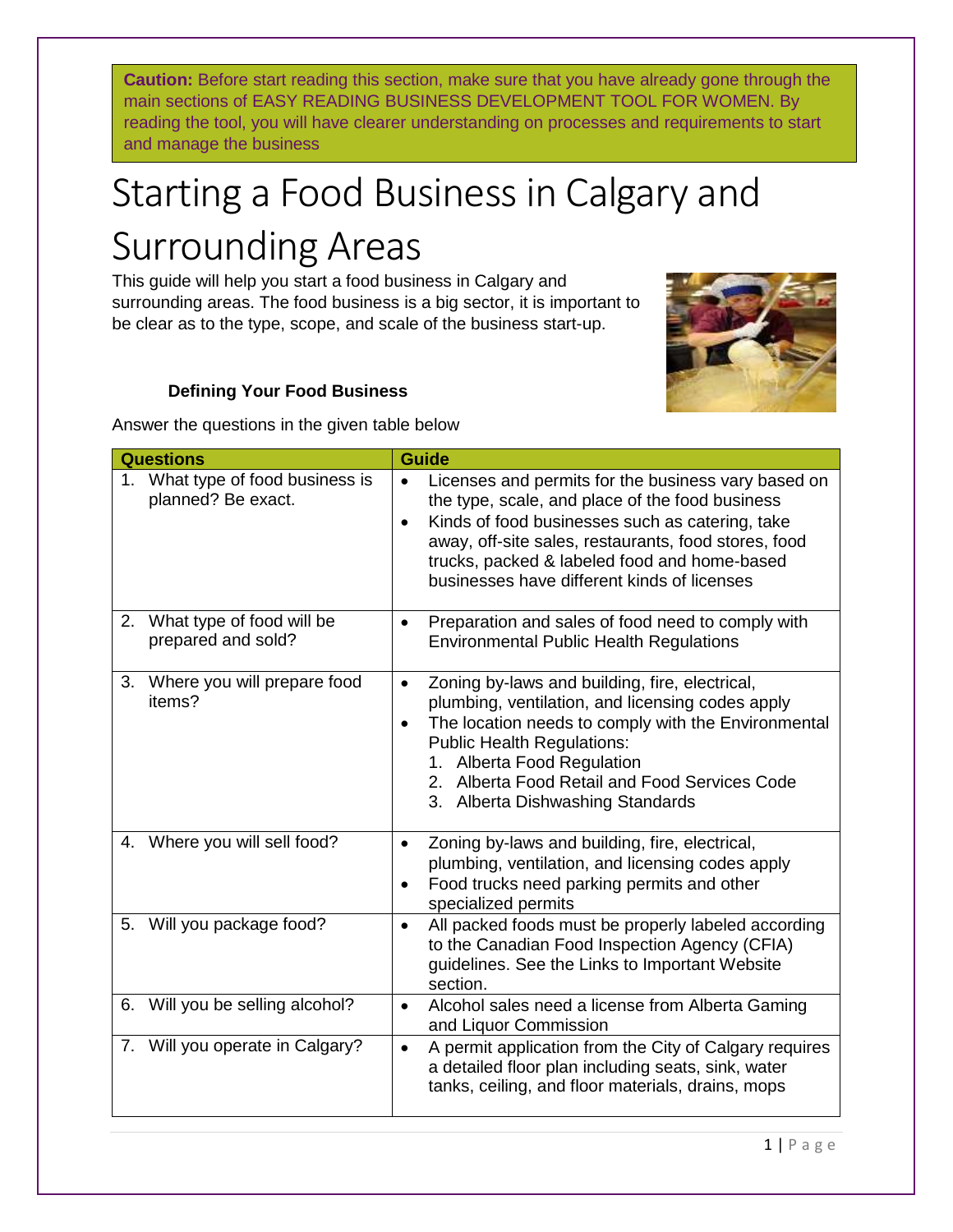### **Steps to Start a Food Business**

Contact the City of Calgary to find out about:

- requirements linked to the business location, including preparation and selling
- permits required for the type of business
- licenses required for the business

The City of Calgary may direct you to any of the following departments for licensing and permits depending upon your business type:

- Planning and Development Department 403-268-5311
- Fire Department, Fire Prevention Bureau 311
- Alberta Health Services, Environmental Public Health 403- 943- 2288
- Alberta Gaming and Liquor Commission 403-292- 73000

Develop a detailed map of the location of the business for the City of Calgary permit. This is also applicable for home-based businesses. Details must include the information on:

- Floor size including waiting area
- Number of seats for the customers in the dining area
- Hot water tank and capacity, fume/ exhaust hoods
- Ceiling, wall and floor material
- Floor drains, mop
- Details of hand, preparation area sink(s)
- Dry storage rooms/ shelves
- Washrooms
- Details of equipment

Submit the complete plan, fee, and application in person at the City of Calgary, downtown office between 8.00 am – 4.00 pm, Monday to Friday.

Submit the complete plan to Environmental Public Health Directly to Plan Checker Environmental Public Health Alberta Health Services 10101 Southport Rd SW Calgary, AB T2W 3N2 403-943-2288

Register in food safety training and get the food safety certificate. For AHS food safety training call 403- 943-2890 or send an email to ehp.education@ahs.ca.

It is compulsory to get the health approval from Alberta Health Service and Fire & HVAC inspection from the City of Calgary at least two weeks before opening the business. Food Handling Permits are valid for one year and need to be placed in a visible place in the business.

## **Required Approval and Permits for all types of Food Business**

- 1. Municipal zoning and licensing approval
- 2. Safety code approval (building, electrical)
- 3. Food Handling Permit
- 4. Complete the food safety course from Alberta Health **Services**